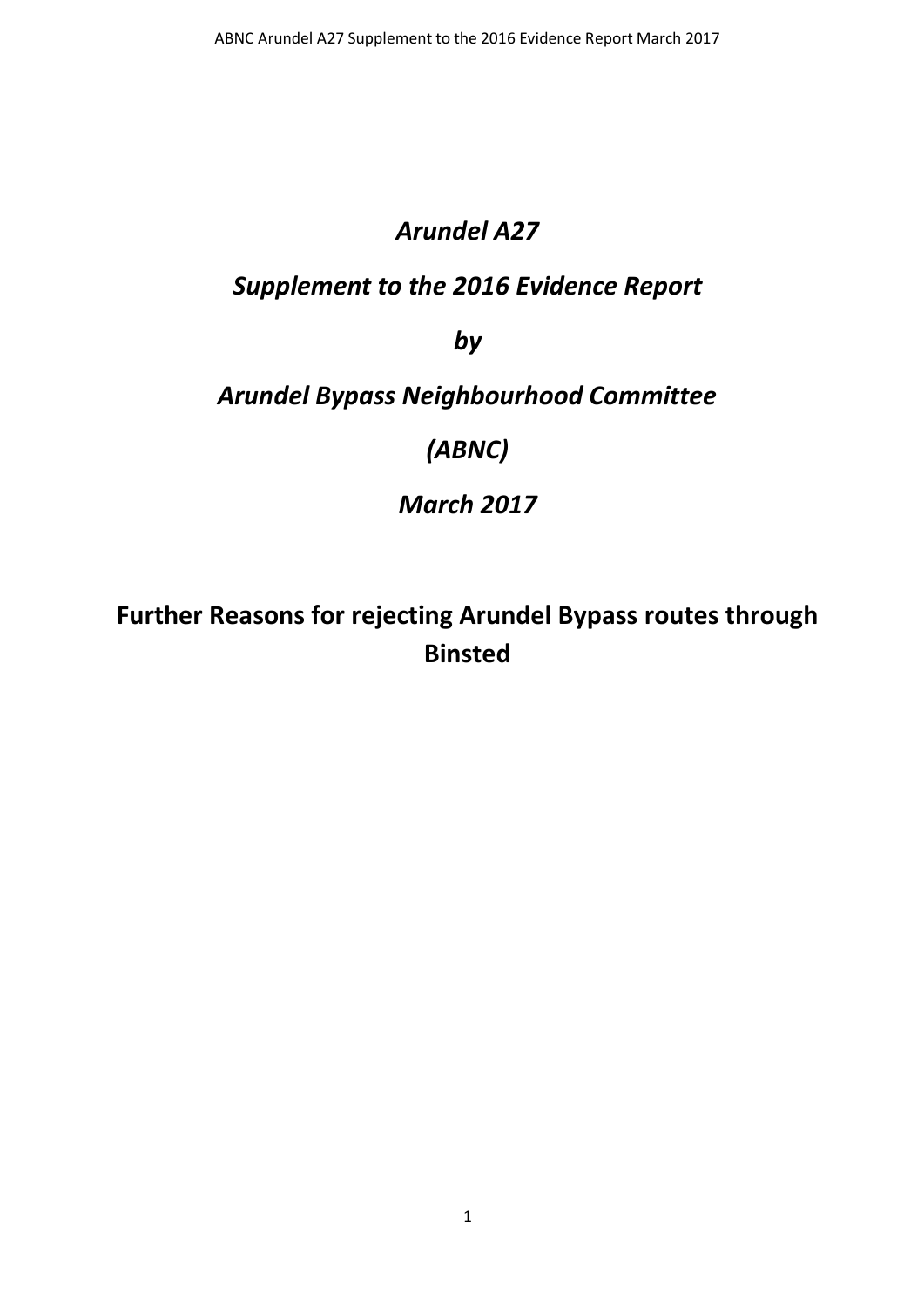### **Executive Summary**

In October 2016 ABNC presented its first 'Evidence Report', giving reasons for rejecting the present Binsted Option (and any other route through Binsted) as an option for the Arundel road improvement scheme, and asking for it to be ruled out at the Options Identification stage.

The first Evidence Report showed that the Binsted Option contravenes important planning policies of West Sussex County Council and the South Downs National park, as demonstrated in Chapter 1 of the Report and supported by the evidence in Chapters 2-5.

We now present new evidence which has been gathered in the six months since the first Evidence Report. The new evidence consists mainly of further wildlife surveys, further evidence about new historical discoveries which are part of Binsted's cultural heritage, and further evidence of community life.

This new evidence gives further support to the main argument of the first Evidence Report, which is: since there are overwhelming planning grounds for rejecting the Binsted Option, it is therefore not viable as an option for the Arundel improvement scheme.

**The Binsted Option should therefore be ruled out at the Options Selection stage.**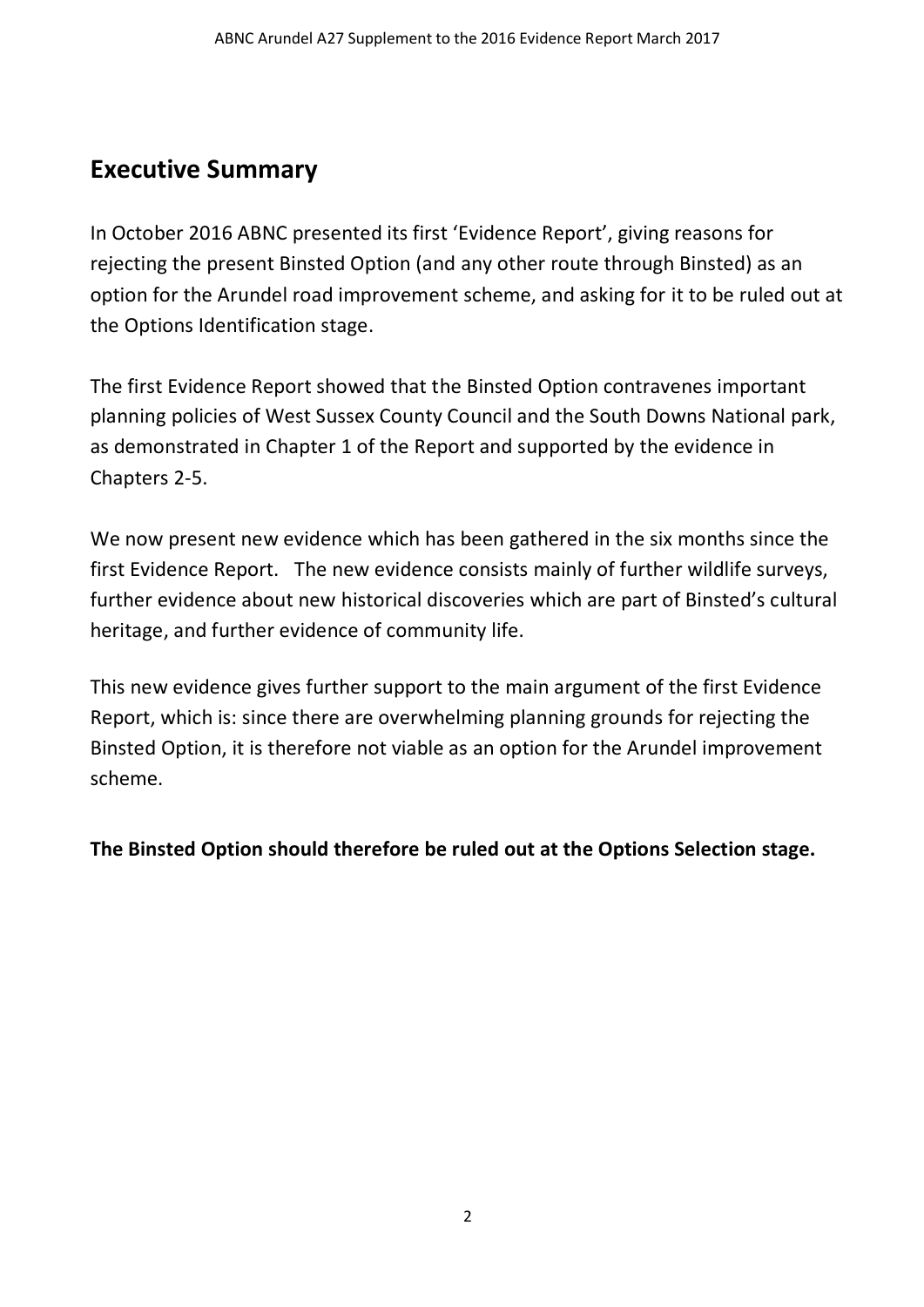### **Contents**

# **1. Introduction: summary of the new evidence and its relation to the first Evidence Report**

## **2. The new ecological evidence**

*The four surveys in the Supplement were commissioned by ABNC from MAVES, the Mid Arun Valley Environmental Survey group.*

2.1 An ecological survey of the Mid Arun Valley and the potential impacts of the A27 Arundel Bypass 'Binsted Option', supplement, March 2017, by Jacqueline Thompson

2.2: Binsted Woods Bat Trapping Survey by Daniel Whitby of Animal Ecology and Wildlife Consultants, 2016 and ongoing

2.3: An Entomological Survey within the Parish of Binsted, by Mike Edwards, 2016 and ongoing

2.4: Beetle Survey of Lake Copse and two adjacent hedgerows by Dr Katherine Grove, 2016

## **3. The new heritage evidence**

3.1: 'Identifying the Hundred meeting place at Binsted near Arundel', by Emma Tristram, article to be published in 2017 by *Sussex Archaeological Collections*

## **4. The new community evidence**

4.1: Community action press reports: The new village waymarker sculpture in Binsted

4.2: Community action press reports: The Arundel Bypass

4.3: The new Binsted Arts Festival, 8-11 June 2017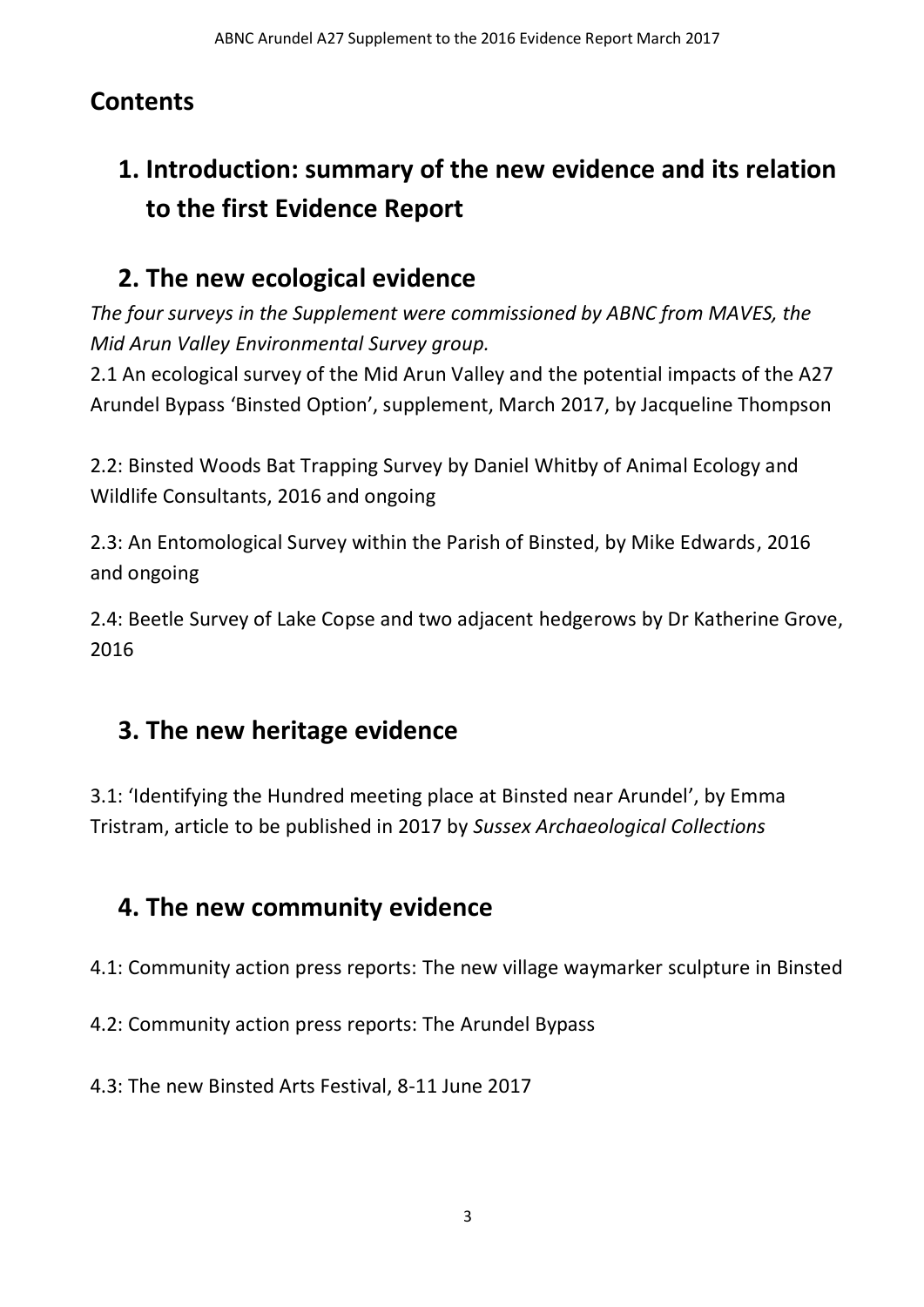### **1. Introduction: Summary of the new evidence and its relation to the first Evidence Report**

### **1.1 The new evidence in this Supplement**

#### **Ecology**

The ecological evidence against a Bypass through Binsted is now even stronger than it was in the first Evidence Report. The supplementary overall report by Jackie Thompson makes this clear.

Reports are now completed on surveys of Bats, Beetles and Insects which were conducted in Binsted in 2016. 13 of the 17 known UK bat species were found, a very high number for so short a survey. The beetle survey found 234 species, again a high number for the time spent. The insect survey included 'extremely rare' Lowland Flushed Fen UK BAP Priority habitat and found nationally scarce species.

#### **Heritage**

An Anglo-Saxon Moot Mound or meeting place has been discovered at Hundred House Copse in Binsted. The article describing this new discovery, given in section 3 below, will be published this year in *Sussex Archaeological Collections*.

According to Historic England 'all well preserved or historically well documented moot mounds are identified as nationally important' (article on Alstoe Moot Mound). The Moot Mound is well preserved, is documented by place name evidence, and is very near the route of the Binsted Option.<sup>1</sup>

The discovery means that Binsted's landscape can now be seen as a 'landscape of governance'. Not just the mound itself, but the tracks leading to it, the steep valley chosen as the site, and the Iron Age earthwork (running north-south throughout the parish and up to the Downs) beside which the Moot Mound was constructed, all form parts of this landscape and should be preserved. All Bypass options through Binsted would disrupt and sever this landscape.

#### **Community**

**.** 

Binsted's first Arts Festival in 2016 was so successful that a second, enlarged Festival is being held in 2017 (8-11 June). This will help more people experience and learn about this lovely stretch of countryside and demonstrates further the community's pride in its heritage, as does the new Waymarker sculpture.

<sup>&</sup>lt;sup>1</sup> References to the 'Binsted Option' are to the Bypass route through Binsted as defined by the Bullen and Faber Maunsell Reports (2004, 2006) and the A27 Feasibility Study Reports (Report 3, 5.12-16). Any other routes through Binsted are included by implication, though sometimes individual routes are referred to, such as the 'alternative alignment' described in the March 2015 A27 Feasibility Study Reports. See ABNC's first Evidence Report, Chapter 1, p. 5, for a map and a longer definition, als[o www.arundelbypass.co.uk.](http://www.arundelbypass.co.uk/)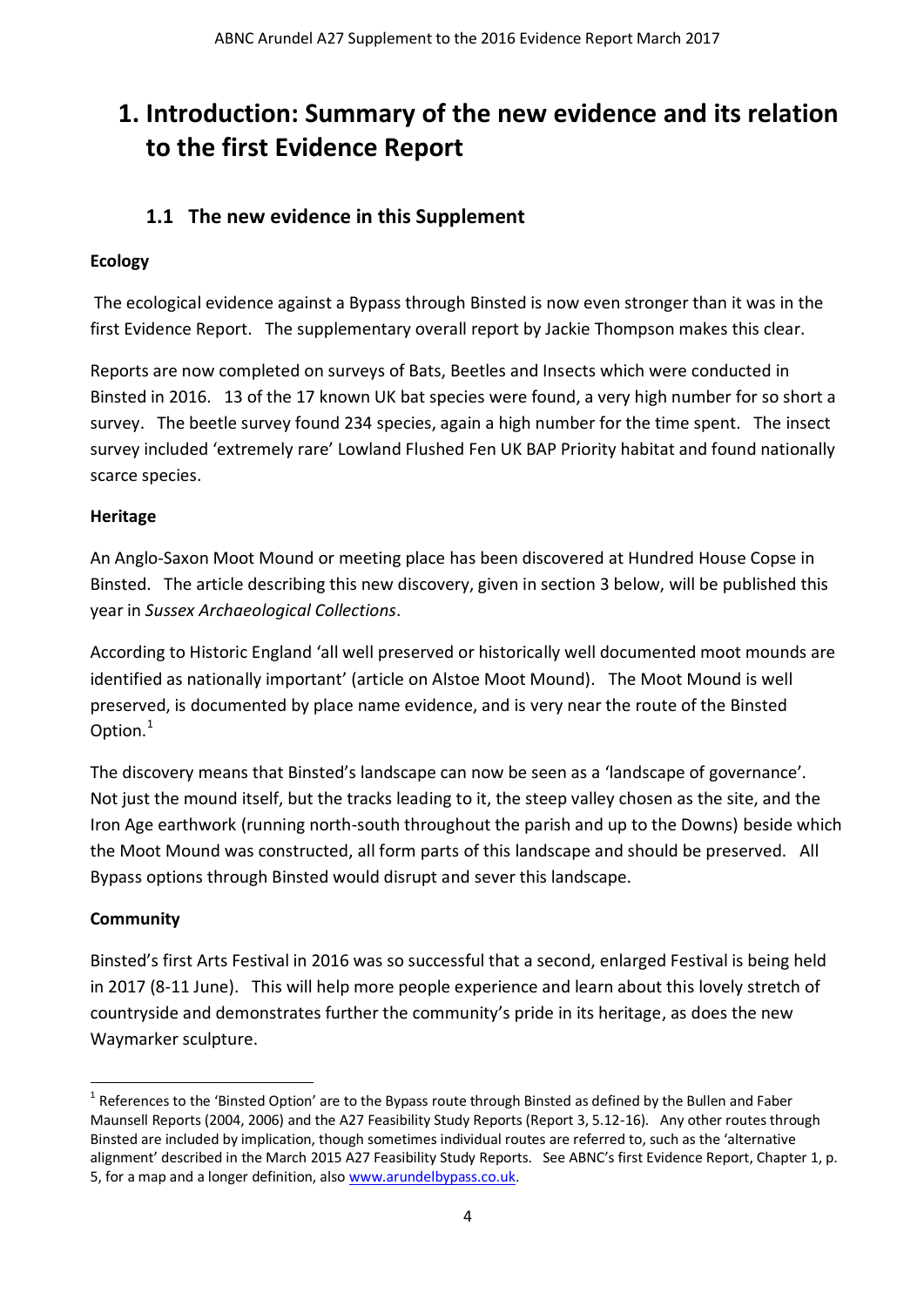### **1.2 Binsted and the South Downs National Park: the Inspector's judgement on the boundary now superseded by the new evidence**

The initial 'South Downs National Park Area of Search' report in 2001 had stated that the area 'between Walberton and the river Arun', south of the woods, i.e. Binsted and Tortington villages, met the criteria for the National Park.<sup>2</sup> But the draft and designated boundaries (2002) left out all of Binsted except for the main block of Binsted Woods.

In 2002 the South Coast Multi-Modal Study (SoCoMMS) was newly researching bypass options through Binsted (the 'Green routes' suggested by an Arundel group in 1992). It was influenced to do so by the National Park's draft boundary, stating that such routes 'avoided the National Park' (Halcrow consultants' Progress Note, May 2002). 3

It remains possible that the draft boundary, in not including the whole of Binsted, was influenced by the ongoing research into alternative Bypass routes. In its defence of the draft boundary (2002) the Countryside Agency stated that Binsted was 'open' and 'fragmented', neither a very cogent reason. But the final decision on the boundary in 2006 was influenced by a different criterion, the 'importance' of countryside.

The Planning Inspector for the South Downs National Park Public Inquiry, when deciding whether to include the whole of Binsted in the National Park (as LDA's March 2001 report had recommended, and as objectors including CPRE had requested), stated that the countryside of Binsted was 'not ordinary countryside', but he added that he did not see it as 'of especial importance' (Inspector's Report, South Downs National Park Inquiry, 2006). As a result he only added to the National Park the previously omitted areas of Binsted Woods and five more fields (five had already been included).

The new discoveries in ecology and heritage, and the burgeoning Binsted Festival, suggest that he was wrong. This is countryside of 'especial importance' and should not have a bypass through it.

### **1.3 How this evidence relates to the first Evidence Report**

The first Evidence Report (referred to here as ER1), produced by the Arundel Bypass Neighbourhood Committee in September 2016, showed in detail that the Binsted Option for the Arundel Bypass contravenes two major sets of planning policies: the 'Strategy for the West Sussex Landscape' (2005) of West Sussex County Council, and the South Downs National Park's planning policies, a) the South Downs Integrated Landscape Character Assessment of 2011, and b) the Statutory Purposes and Special Qualities of 2016.

**<sup>.</sup>** <sup>2</sup> 'South Downs National Park Area of Search' report by Landscape Design Associates, March 2001, Core Document 36 at the Public Inquiry, 'Coastal Lowlands' section, Section R.

<sup>&</sup>lt;sup>3</sup> After comparing those Binsted routes with the 1993 Preferred Route (the 'Pink-Blue' route), SoCoMMS' final recommendation was to endorse the 1993 Preferred Route. That route was cancelled by the Government in 2003 as being too damaging to the Arundel watermeadows, and research into less environmentally damaging solutions was requested.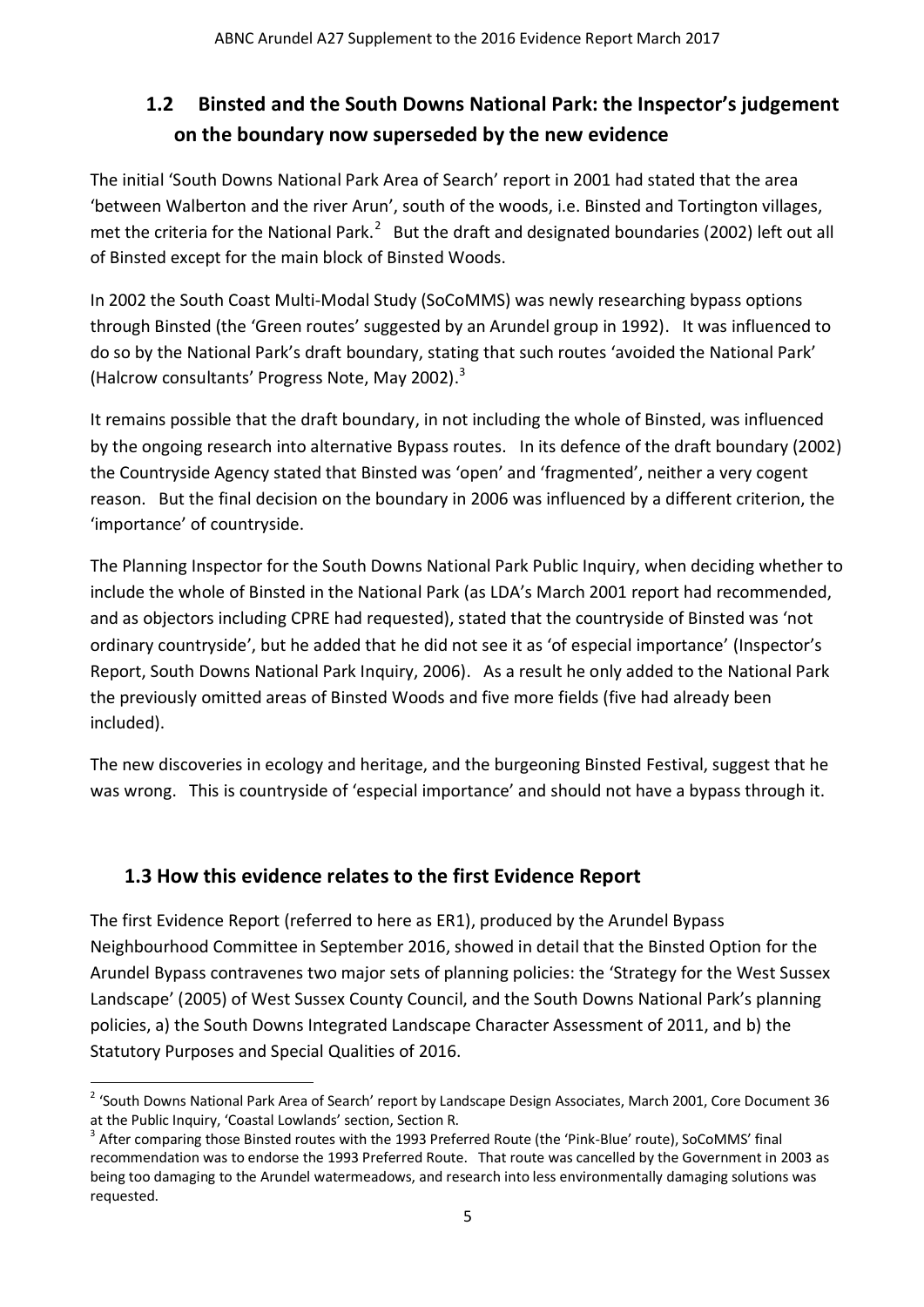#### **i. The Strategy for the West Sussex Landscape**

The West Sussex Landscape Strategy, with its detailed vision, objectives, and guidelines, seeks to conserve and enhance historic landscapes such as that of Binsted. An Arundel Bypass through Binsted would be directly contrary to the Strategy.

Not only would it destroy many features which the Strategy sets out to conserve, but it would destroy a landscape which is being researched, conserved and protected by local volunteers through MAVES, the Mid Arun Valley Environmental Survey group, fulfilling many of the objectives and guidelines outlined in the Strategy.

#### **ii. The South Downs National Park's planning policies**

The South Downs National Park's important landscape planning policy, the South Downs Integrated Landscape Character Assessment, sets out to 'guide change and development so that it does not damage the characteristics or value of the landscape'. An Arundel Bypass through Binsted would be in serious breach, broadly and in detail, of this planning policy.

The Statutory Purposes and the Special Qualities of the National Park give its protection legal status. The Binsted Option for the Bypass is considerably more damaging than the 1993 'Preferred Route' to the seven Special Qualities of the National Park, in spite of the fact that the Preferred Route passes through more of the Park. This comparison is only of the western section of the Bypass.

The new evidence relates to the above planning policies in the following way:

#### **Ecology:**

- The WSCC Landscape Strategy (in its 'Landscape Vision' for the whole County) seeks to conserve 'rich diversity of wildlife habitats and the national heritage of woodland, trees and hedges' (ER1, p. 13).
- The South Downs Integrated Landscape Character Assessment seeks to conserve ancient woodland, hedgerows and trees and maintain their 'biodiversity interest' (ER1, p. 28)
- The National Park's Statutory Purpose 1 is to 'conserve and enhance the natural beauty, wildlife and cultural heritage of the National Park' (ER1, p.30).
- The National Park's Special Quality 3 is 'A rich variety of wildlife and habitats including rare and nationally important species' (ER1, p. 33).

#### **Heritage:**

- The WSCC Landscape Strategy seeks to conserve 'historic landscape', 'historic landscape features', historic landscapes with 'greater time-depth', and 'archaeological monuments', including earthworks (ER1, pp. 9, 13, 17, 18).
- The National Park's Special Quality 6 is 'well conserved historical features and a rich cultural heritage' (ER1, p. 36).